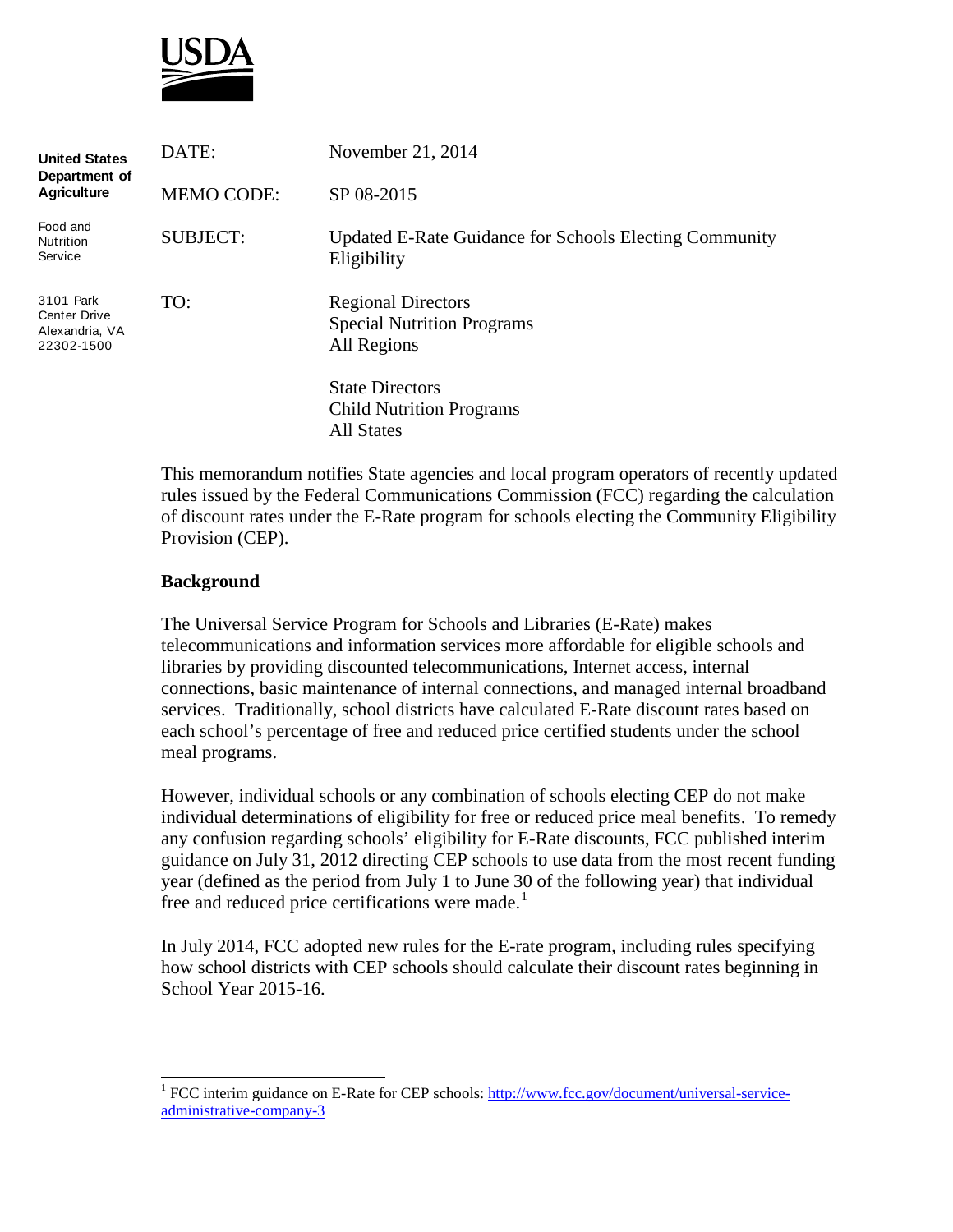Regional Directors State Directors Page 2

## **No Applicability in School Year 2014-15**

FCC's updated rules for schools electing CEP will not go into effect until school year 2015-16 (E-Rate funding year 2015). It is important to note that there is no impact on the current school year 2014-15, for which E-Rate discounts have already been calculated under FCC's previous interim guidance.

# **Updated Guidance**

On July 23, 2014, FCC released updated E-Rate rules for calculating E-rate discounts and included guidance for schools electing CEP. FCC's new guidance will supersede the July 2012 interim guidance beginning in school year 2015-16 **/** E-Rate funding year 2015. The new rules require school districts to determine the E-Rate discount for the entire district, rather than for individual schools, by dividing the number of students eligible for free and reduced-price meals in the district by the district's total enrollment. Schools electing CEP will use their Identified Student Percentage (ISP) multiplied by the CEP multiplier (currently 1.6) for the purposes of determining the number of free and reduced-price eligible students. This is the same formula that schools electing CEP use to calculate meal claiming percentages. Consistent with the school meal programs, student eligibility may not exceed 100 percent for any purposes related to E-rate.

E-Rate discounts remain valid for the entire four-year CEP cycle. As such, if a school's ISP decreases in subsequent years, the school may continue to use the original percentage for the remainder of the four-year eligibility period. However, if the ISP increases during that same timeframe, the school may choose to apply the higher percentage for E-Rate purposes. Any time a school electing CEP begins a new four year cycle or chooses to apply a new meal claiming percentage, the school district must also re-calculate its student eligibility for E-Rate and use that data in the next funding year.

### **Adjustments to the CEP Multiplier**

FCC requires school districts with schools electing CEP that apply for E-Rate discounts to use the same multiplier employed by USDA to calculate meal claiming percentages under CEP. In the event that FNS changes the multiplier in the future, FCC will require schools electing CEP to use the same multiplier under the E-rate program for determining their discount percentage as required by the USDA for reimbursement under CEP. USDA is permitted to change the CEP multiplier to a number between 1.3 and 1.6, but has no plans to do so at this time. Furthermore, any such change would be communicated in advance of implementation through the *Federal Register*, and would not immediately impact schools in the middle of a four year cycle.